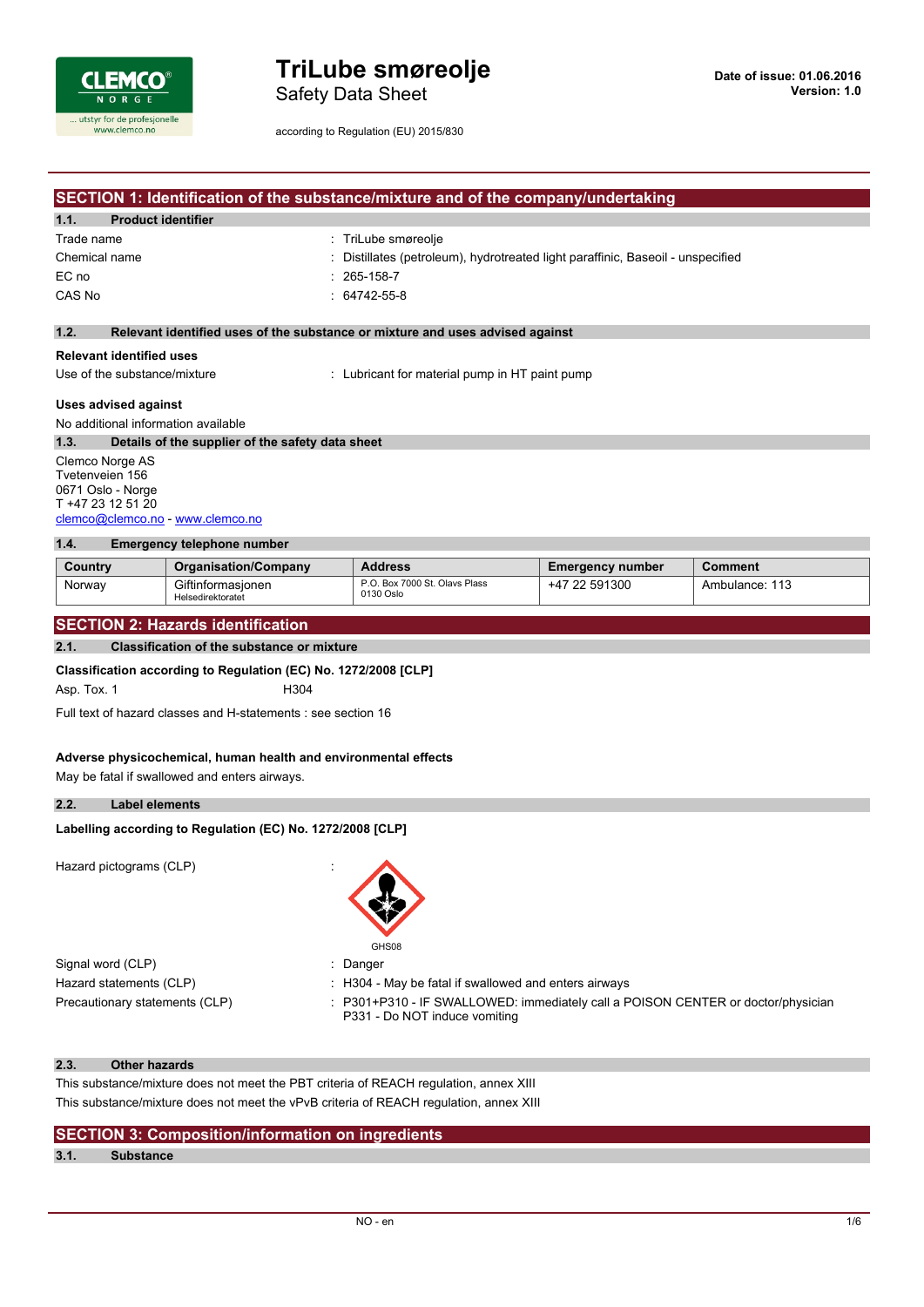# Safety Data Sheet

according to Regulation (EU) 2015/830

| <b>Name</b>                                                                      | <b>Product identifier</b>                                                                                                                                                                                                                                                                                                                                                                                                                                   | $\frac{9}{6}$ |
|----------------------------------------------------------------------------------|-------------------------------------------------------------------------------------------------------------------------------------------------------------------------------------------------------------------------------------------------------------------------------------------------------------------------------------------------------------------------------------------------------------------------------------------------------------|---------------|
| Distillates (petroleum), hydrotreated light paraffinic, Baseoil -<br>unspecified | (CAS No) 64742-55-8<br>(EC no) 265-158-7                                                                                                                                                                                                                                                                                                                                                                                                                    | 100           |
| Comments                                                                         | Note L : The classification as a carcinogen need not apply if it can be shown that the substance<br>contains less than 3 % DMSO extract as measured by IP 346 'Determination of polycyclic<br>aromatics in unused lubricating base oils and asphaltene free petroleum fractions — Dimethyl<br>sulphoxide extraction refractive index method', Institute of Petroleum, London. This note<br>applies only to certain complex oil-derived substances in Part 3 |               |

Full text of H-statements: see section 16

| <b>P</b><br>$\mathbf{v}$ | Mivture |  |
|--------------------------|---------|--|
| Ν٨<br><b>Annlicar-</b>   |         |  |

| <b>SECTION 4: First aid measures</b>                                |                                                                                                                                                                                                                                                                                            |
|---------------------------------------------------------------------|--------------------------------------------------------------------------------------------------------------------------------------------------------------------------------------------------------------------------------------------------------------------------------------------|
| 4.1.<br>Description of first aid measures                           |                                                                                                                                                                                                                                                                                            |
| First-aid measures general                                          | : In case of doubt or persistent symptoms, consult always a physician. Emergency tenephone<br>number, see section 1.4.                                                                                                                                                                     |
| First-aid measures after inhalation                                 | Remove person to fresh air and keep comfortable for breathing.                                                                                                                                                                                                                             |
| First-aid measures after skin contact                               | : Wash skin with soap and water. Take off contaminated clothing and wash it before reuse.                                                                                                                                                                                                  |
| First-aid measures after eye contact                                | : Flush with lukewarm water for 15 minutes. Remove contact lenses, if present and easy to do.<br>Obtain medical attention if pain, blinking or redness persist.                                                                                                                            |
| First-aid measures after ingestion                                  | Rinse mouth. Do not induce vomiting. If the person is fully conscious, make him/her drink<br>water. Never give an unconscious person anything to drink. If vomiting occurs, the head should<br>be kept low so that vomit does not enter the lungs. Get immediate medical advice/attention. |
| 4.2.<br>Most important symptoms and effects, both acute and delayed |                                                                                                                                                                                                                                                                                            |
| Symptoms/injuries after inhalation                                  | : Vapours or aerosols : May cause slight irritation.                                                                                                                                                                                                                                       |
| Symptoms/injuries after skin contact                                | : Repeated exposure may cause skin dryness or cracking.                                                                                                                                                                                                                                    |
| Symptoms/injuries after eye contact                                 | : May cause slight irritation.                                                                                                                                                                                                                                                             |
| Symptoms/injuries after ingestion                                   | Ingestion may cause nausea, vomiting and diarrhea. Risk of lung oedema. Symptoms of<br>respiratory complications (lung oedema) may occur several hours after.                                                                                                                              |
| 4.3.                                                                | Indication of any immediate medical attention and special treatment needed                                                                                                                                                                                                                 |

Treat symptomatically.

|             | <b>SECTION 5: Firefighting measures</b>               |                                                                                                                                                                                                             |
|-------------|-------------------------------------------------------|-------------------------------------------------------------------------------------------------------------------------------------------------------------------------------------------------------------|
| 5.1.        | <b>Extinguishing media</b>                            |                                                                                                                                                                                                             |
|             | Suitable extinguishing media                          | : Foam, powder, carbon dioxide (CO2), water spray.                                                                                                                                                          |
|             | Unsuitable extinguishing media                        | : Do not use straight streams.                                                                                                                                                                              |
| 5.2.        | Special hazards arising from the substance or mixture |                                                                                                                                                                                                             |
| Fire hazard |                                                       | Non flammable. Combustible if heated. Under fire conditions closed containers may rupture or<br>explode.                                                                                                    |
| fire        | Hazardous decomposition products in case of           | : Carbon oxides (CO, CO2). fume.                                                                                                                                                                            |
| 5.3.        | <b>Advice for firefighters</b>                        |                                                                                                                                                                                                             |
|             | Precautionary measures fire                           | : Evacuate area. Cool tanks/drums with water spray/remove them into safety.                                                                                                                                 |
|             | Protection during firefighting                        | Do not enter fire area without proper protective equipment, including respiratory protection.                                                                                                               |
|             | Other information                                     | Do not allow run-off from fire fighting to enter drains or water courses.                                                                                                                                   |
|             | <b>SECTION 6: Accidental release measures</b>         |                                                                                                                                                                                                             |
| 6.1.        |                                                       | Personal precautions, protective equipment and emergency procedures                                                                                                                                         |
|             | General measures                                      | : Ventilate spillage area. Remove ignition sources. Avoid breathing vapor or mist. Use personal<br>protective equipment as required. Refer to section 8. Spilled material may present a slipping<br>hazard. |
| 6.2.        | <b>Environmental precautions</b>                      |                                                                                                                                                                                                             |
|             | Avoid release to the environment.                     |                                                                                                                                                                                                             |
| 6.3.        | Methods and material for containment and cleaning up  |                                                                                                                                                                                                             |
|             | Methods for cleaning up                               | : Take up liquid spill into inert absorbent material.                                                                                                                                                       |
|             | Other information                                     | Dispose of materials or solid residues at an authorized site. Dispose as hazardous waste. Refer<br>to section 13.                                                                                           |
| 6.4.        | <b>Reference to other sections</b>                    |                                                                                                                                                                                                             |
|             | For further information refer to section 8 and 13.    |                                                                                                                                                                                                             |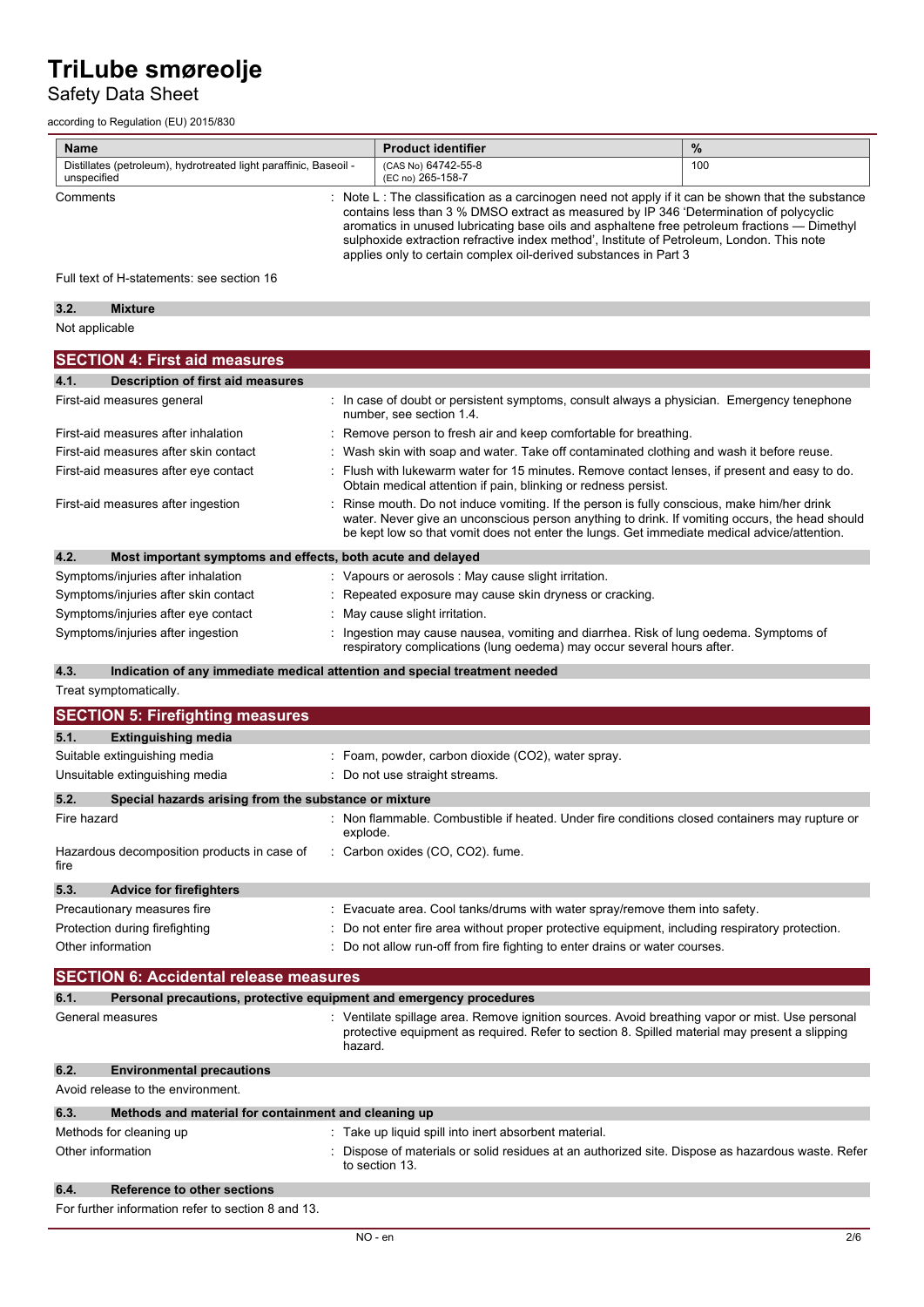# Safety Data Sheet

according to Regulation (EU) 2015/830

| according to requidition (LO) Zo is 600                              |                                                                                                                                                                                                        |
|----------------------------------------------------------------------|--------------------------------------------------------------------------------------------------------------------------------------------------------------------------------------------------------|
| <b>SECTION 7: Handling and storage</b>                               |                                                                                                                                                                                                        |
| <b>Precautions for safe handling</b><br>7.1.                         |                                                                                                                                                                                                        |
| Precautions for safe handling                                        | : Ensure good ventilation of the work station. Remove ignition sources. Avoid contact with skin<br>and eyes. Avoid breathing vapor or mist. Wear personal protective equipment. Refer to section<br>8. |
| Hygiene measures                                                     | : Do not eat, drink or smoke when using this product. Always wash hands after handling the<br>product.                                                                                                 |
| 7.2.<br>Conditions for safe storage, including any incompatibilities |                                                                                                                                                                                                        |
| Storage conditions                                                   | : Store in a well-ventilated place. Keep cool.                                                                                                                                                         |
| Incompatible materials                                               | : Strong oxidizers.                                                                                                                                                                                    |
| Heat and ignition sources                                            | : Keep away from sources of ignition.                                                                                                                                                                  |
| 7.3.<br>Specific end use(s)                                          |                                                                                                                                                                                                        |
| No additional information available                                  |                                                                                                                                                                                                        |

| <b>SECTION 8: Exposure controls/personal protection</b>                                             |  |  |
|-----------------------------------------------------------------------------------------------------|--|--|
| 8.1.<br><b>Control parameters</b>                                                                   |  |  |
| TriLube smøreolje (64742-55-8)                                                                      |  |  |
| Oil vapour: 50 mg/m <sup>3</sup><br>Norway<br>Oil mist (mineral oil particles): 1 mg/m <sup>3</sup> |  |  |

## **8.2. Exposure controls**

Appropriate engineering controls : Ensure good ventilation of the work station.

## **Hand protection:**

Wear suitable gloves resistant to chemical penetration

| Type | Material             | <b>Permeation</b>      | Thickness<br>(mm) | Standard      |
|------|----------------------|------------------------|-------------------|---------------|
| ---- | Nitrile rubber (NBR) | 6 G<br>480<br>minutes) | ---               | <b>EN 374</b> |

### **Eye protection:**

If there is a risk of liquid being splashed : Chemical goggles or face shield. EN 166

### **Skin and body protection:**

Normal overalls

## **Respiratory protection:**

Normally not necessary. If risk of inhalation of vapors, use respiratory protection with filter A. EN 14387

## **Environmental exposure controls** : Avoid release to the environment.

| <b>SECTION 9: Physical and chemical properties</b>            |  |  |
|---------------------------------------------------------------|--|--|
| 9.1.<br>Information on basic physical and chemical properties |  |  |
| : Liquid                                                      |  |  |
| : Clear pale.                                                 |  |  |
| : Mild. Petroleum.                                            |  |  |
| : No data available                                           |  |  |
| : No data available                                           |  |  |
| : No data available                                           |  |  |
| : No data available                                           |  |  |
| : No data available                                           |  |  |
| : No data available                                           |  |  |
| : $>176.7$ °C                                                 |  |  |
| : 354 °C                                                      |  |  |
| : No data available                                           |  |  |
| : Not applicable                                              |  |  |
| $\therefore$ < 1                                              |  |  |
| : $> 1$ (air=1)                                               |  |  |
| : No data available                                           |  |  |
| : $0,84 - 0,88$ g/cm <sup>3</sup> (15,6°C)                    |  |  |
| : Insoluble in water.                                         |  |  |
|                                                               |  |  |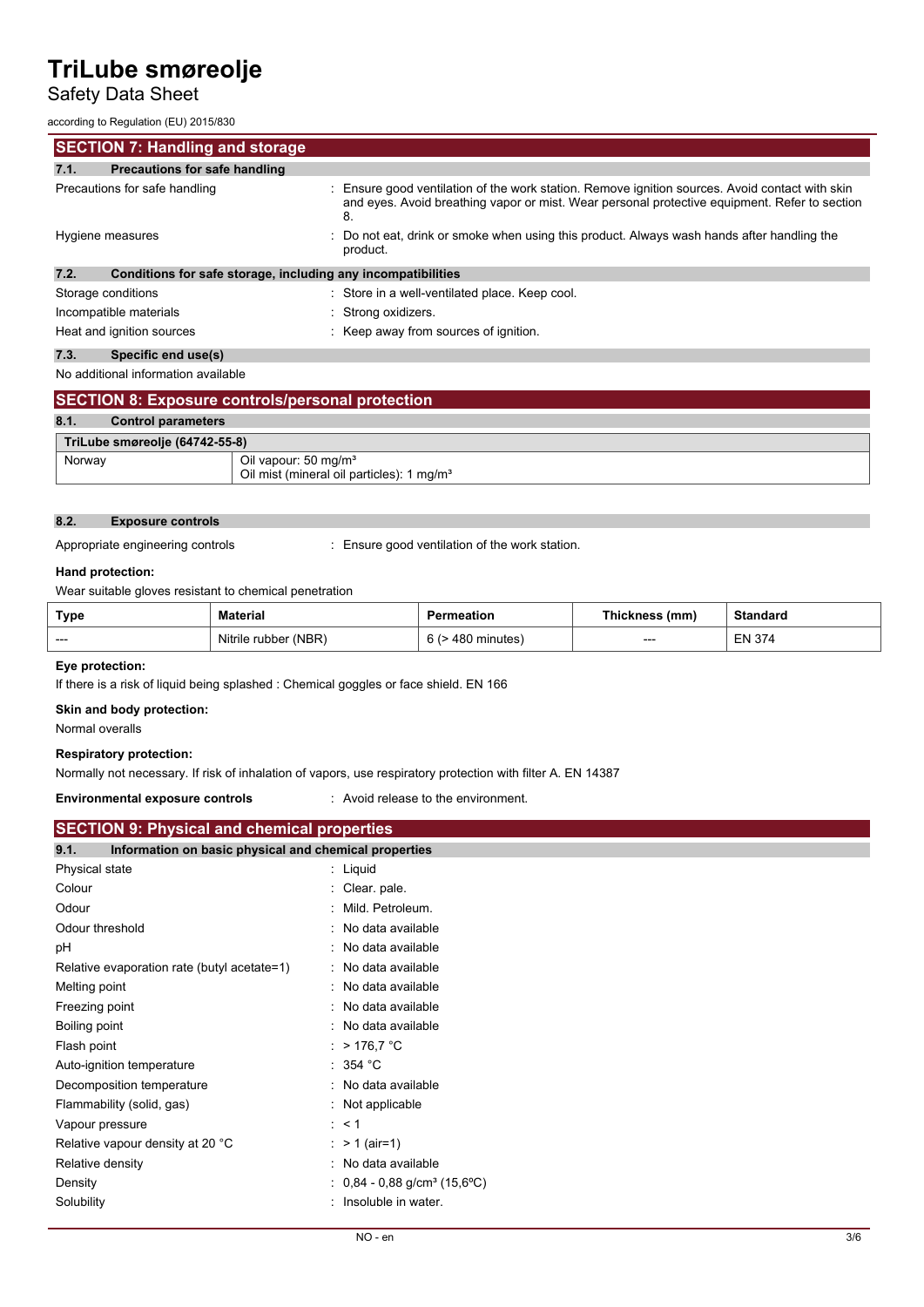# Safety Data Sheet

according to Regulation (EU) 2015/830

| Log Pow                          | : No data available               |
|----------------------------------|-----------------------------------|
| Viscosity, kinematic             | $: 20,5 - 114 \cSt (40^{\circ}C)$ |
| Viscosity, dynamic               | : No data available               |
| Explosive properties             | : Not explosive.                  |
| Oxidising properties             | $:$ Non flammable.                |
| <b>Explosive limits</b>          | : No data available               |
| 9.2.<br><b>Other information</b> |                                   |
| Viscosity, kinematic             | : 4,1 - 12,6 cSt (100 °C)         |

# **SECTION 10: Stability and reactivity**

### **10.1. Reactivity**

The product is non-reactive under normal conditions of use, storage and transport.

### **10.2. Chemical stability**

Stable under normal conditions.

#### **10.3. Possibility of hazardous reactions**

No dangerous reactions known under normal conditions of use.

### **10.4. Conditions to avoid**

Heat and ignition sources.

### **10.5. Incompatible materials**

Strong oxidizing agents.

### **10.6. Hazardous decomposition products**

Under normal conditions of storage and use, hazardous decomposition products should not be produced.

| <b>SECTION 11: Toxicological information</b>          |                                                                                                                                                                               |  |
|-------------------------------------------------------|-------------------------------------------------------------------------------------------------------------------------------------------------------------------------------|--|
| 11.1.<br>Information on toxicological effects         |                                                                                                                                                                               |  |
| Acute toxicity                                        | : Not classified. Based on available data, the classification criteria are not met. IF SWALLOWED:<br>May cause gastrointestinal irritation, nausea, vomiting and diarrhoea    |  |
| TriLube smøreolje (64742-55-8)                        |                                                                                                                                                                               |  |
| LD50 oral rat                                         | > 5000 mg/kg                                                                                                                                                                  |  |
| Skin corrosion/irritation                             | Not classified. Based on available data, the classification criteria are not met. Repeated<br>exposure may cause skin dryness or cracking                                     |  |
| Serious eye damage/irritation                         | Not classified. Based on available data, the classification criteria are not met. May cause<br>moderate irritation                                                            |  |
| Respiratory or skin sensitisation                     | : Not classified (Based on available data, the classification criteria are not met)                                                                                           |  |
| Germ cell mutagenicity                                | : Not classified (Based on available data, the classification criteria are not met)                                                                                           |  |
| Carcinogenicity                                       | : Not classified (Based on available data, the classification criteria are not met)                                                                                           |  |
| Reproductive toxicity                                 | : Not classified (Based on available data, the classification criteria are not met)                                                                                           |  |
| Specific target organ toxicity (single exposure)      | Not classified. Based on available data, the classification criteria are not met. Inhalation of<br>mists or vapours at elevated temperatures may cause respiratory irritation |  |
| Specific target organ toxicity (repeated<br>exposure) | : Not classified (Based on available data, the classification criteria are not met)                                                                                           |  |
| Aspiration hazard                                     | : May be fatal if swallowed and enters airways.                                                                                                                               |  |
| TriLube smøreolje (64742-55-8)                        |                                                                                                                                                                               |  |
| Viscosity, kinematic                                  | 20,5 - 114 mm <sup>2</sup> /s (40°C)                                                                                                                                          |  |
| Other information                                     | Likely routes of exposure: ingestion, inhalation, skin and eye. Used product may contain<br>contaminations with greater health risks than the original product.               |  |

| <b>SECTION 12: Ecological information</b> |                                                                                         |
|-------------------------------------------|-----------------------------------------------------------------------------------------|
| 12.1.<br><b>Toxicity</b>                  |                                                                                         |
| Ecology - general                         | Does not contain any ingredients currently classified as Dangerous for the Environment. |
| TriLube smøreolje (64742-55-8)            |                                                                                         |
| LL50/IL50, Fish, algae, daphnia           | > 100 mg/l (48/96 Hours)                                                                |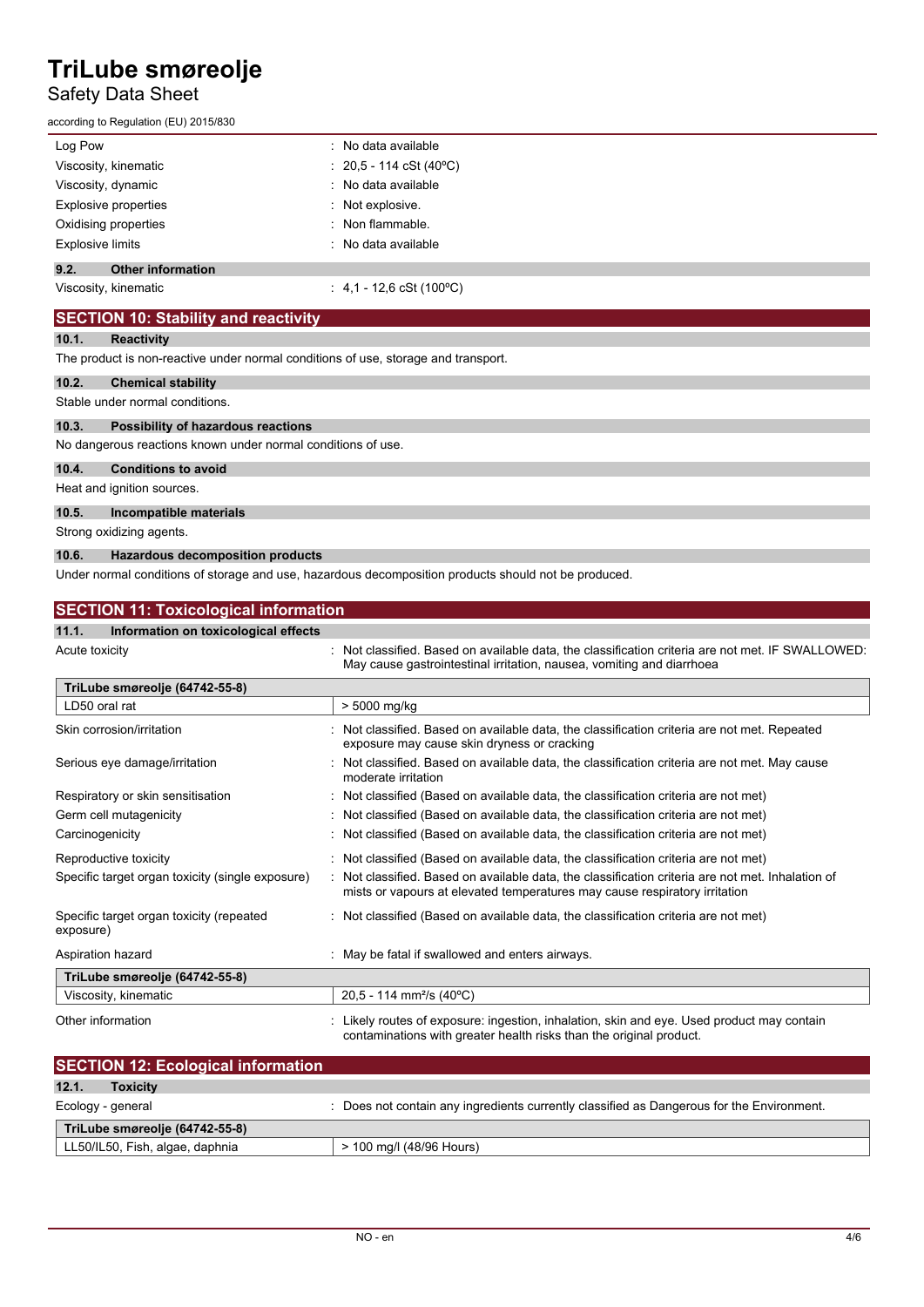# Safety Data Sheet

according to Regulation (EU) 2015/830

| 12.2.<br>Persistence and degradability                                                 |                                                                                         |  |  |  |
|----------------------------------------------------------------------------------------|-----------------------------------------------------------------------------------------|--|--|--|
| TriLube smøreolje (64742-55-8)                                                         |                                                                                         |  |  |  |
| Persistence and degradability                                                          | Not biodegradable.                                                                      |  |  |  |
| 12.3.<br><b>Bioaccumulative potential</b>                                              |                                                                                         |  |  |  |
| No additional information available                                                    |                                                                                         |  |  |  |
| 12.4.<br><b>Mobility in soil</b>                                                       |                                                                                         |  |  |  |
| TriLube smøreolje (64742-55-8)                                                         |                                                                                         |  |  |  |
| Ecology - soil                                                                         | Insoluble in water. Floats on water. Danger of drinking-water pollution (ground water). |  |  |  |
| 12.5.                                                                                  | <b>Results of PBT and vPvB assessment</b>                                               |  |  |  |
| TriLube smøreolje (64742-55-8)                                                         |                                                                                         |  |  |  |
| This substance/mixture does not meet the PBT criteria of REACH regulation, annex XIII  |                                                                                         |  |  |  |
| This substance/mixture does not meet the vPvB criteria of REACH requlation, annex XIII |                                                                                         |  |  |  |
| 12.6.<br>Other adverse effects                                                         |                                                                                         |  |  |  |
| Additional information                                                                 | $\therefore$ Avoid release to the environment                                           |  |  |  |
| <b>SECTION 13: Disposal considerations</b>                                             |                                                                                         |  |  |  |
| 13.1.<br>Waste treatment methods                                                       |                                                                                         |  |  |  |

| Regional legislation (waste)      | Norwegian waste code: 7011 Waste oil, refundable / 7012 Waste oil, non-refundable.    |
|-----------------------------------|---------------------------------------------------------------------------------------|
| Waste treatment methods           | Hazardous waste. Remove to an authorized waste treatment plant.                       |
| European List of Waste (LoW) code | $\pm$ 13 02 05 $^*$ - mineral-based non-chlorinated engine, gear and lubricating oils |

## **SECTION 14: Transport information**

In accordance with ADR / RID / IMDG / IATA / ADN

| <b>ADR</b>                             | <b>IMDG</b>   | <b>IATA</b>   | <b>ADN</b>    | <b>RID</b>    |  |  |
|----------------------------------------|---------------|---------------|---------------|---------------|--|--|
| <b>UN number</b><br>14.1.              |               |               |               |               |  |  |
| Not regulated                          | Not regulated | Not regulated | Not regulated | Not regulated |  |  |
| 14.2.<br>UN proper shipping name       |               |               |               |               |  |  |
| Not regulated                          | Not regulated | Not regulated | Not regulated | Not regulated |  |  |
| Not regulated                          | Not regulated | Not regulated | Not regulated | Not regulated |  |  |
|                                        |               |               |               |               |  |  |
| Transport hazard class(es)<br>14.3.    |               |               |               |               |  |  |
| Not regulated                          | Not regulated | Not regulated | Not regulated | Not regulated |  |  |
| Not regulated                          | Not regulated | Not regulated | Not regulated | Not regulated |  |  |
| 14.4.<br>Packing group                 |               |               |               |               |  |  |
| Not regulated                          | Not regulated | Not regulated | Not regulated | Not regulated |  |  |
| <b>Environmental hazards</b><br>14.5.  |               |               |               |               |  |  |
| Not regulated                          | Not regulated | Not regulated | Not regulated | Not regulated |  |  |
| No supplementary information available |               |               |               |               |  |  |

## **14.6. Special precautions for user**

**- Overland transport**

Not regulated

#### **- Transport by sea**

Not regulated

**- Air transport**

Not regulated

# **- Inland waterway transport**

Not regulated

### **- Rail transport** Not regulated

**14.7. Transport in bulk according to Annex II of MARPOL and the IBC Code**

Not applicable